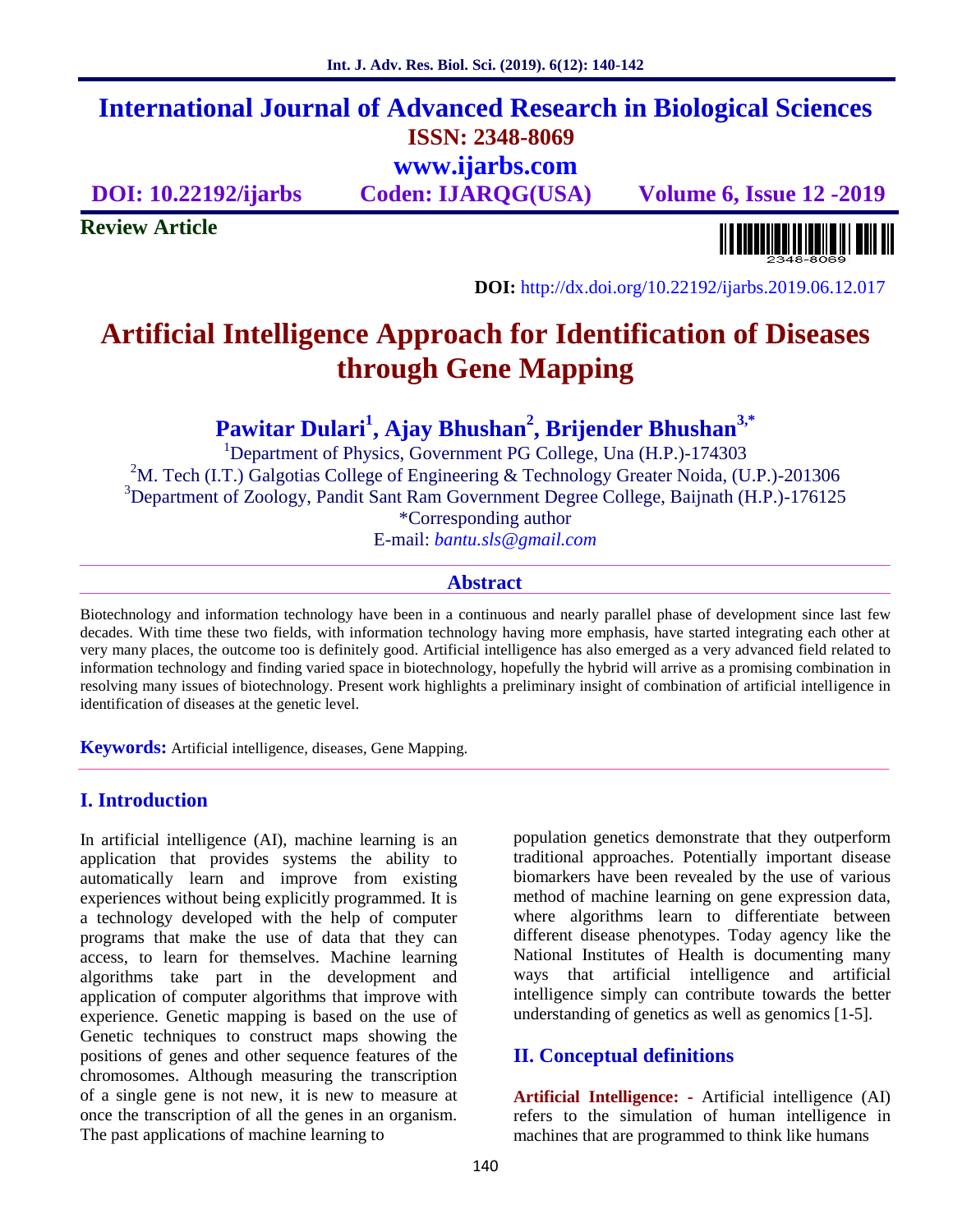and mimic their actions. The term may also be applied to any machine that exhibits traits associated with a human mind such as learning and problem-solving.

**Machine learning: -** Machine learning is an application of artificial intelligence (AI) that provides systems the ability to automatically learn and improve from experience without being explicitly programmed. Machine learning focuses on the development of computer programs that can access data and use it to learn for themselves.

**Gene mapping:-** Gene mapping describes the methods used to identify the locus of a gene and the distances between genes. The essence of all genome mapping is to place a collection of molecular markers onto their respective positions on the genome.

## **III. Need and importance**

In the post-genomic era, it is one of the most challenging tasks is to identify disease causing genes from a vast amount of genetic data. Also, complex diseases present highly heterogeneous genotype, which makes biological marker identification difficult. These markers are identified widely with the help of machine learning methods. While identifying disease genes, we come across some challenges such as, extracting the location and structure of genes, identifying regulatory elements, identifying non coding RNA genes, gene function prediction, RNA secondary structure prediction etc. These have all been tackled using machine learning approaches. Machine learning models are found to be very useful in neurological diseases. It is helpful in facilitating precision medicine and neuroscience research. The genes of an organism are expressed through the production of proteins, the building blocks of life. The method by which the genes of an organism are expressed is through the production of proteins, the building blocks of life. A specific protein is encoded by each gene, and various proteins are being produced at each point in the life of a given cell. The production of specific proteins that an organism responds to environmental and biological situation, such as stress, and to different developmental stages, such as cell division, is done through it turning on and off. It is made possible to simultaneously measure the rate at which a cell or tissue is expressing and translating into a protein each of its thousands of genes, through the use of gene-expression microarrays, commonly called as gene chips[1-8].

# **IV. Limitations**

A. Machine learning algorithms require massive stores of training data.

B. Machines cannot explain themselves.

C. When machine learning algorithms are deployed, there may be more instances in which potential bias finds its way into algorithms and data sets.

D. Machine learning is to high error susceptible.

- E. There is bias in data
- F. It requires a lot of time and resources

## **V. Conclusion**

The utilization of machine learning algorithms and techniques in genomics is increasingly extensive. It is an alternative to the traditional genome-wide association studies (GWAS). Recent successful application includes cancer research, where crucial information regarding patient genotypes, gene expression-related phenotypes, and patient outcomes has been revealed. The applications of machine learning are nearly endless. The scientists have taken the help of machine learning in activities like analyzing DNA, decoding the human genome, assessing disease phenotypes, understanding gene expression, processes such as gene editing (a process which splices the DNA into an organism's genetic code).

#### **References**

- [1] Abder-Rahman Ali, Deep Learning in Oncology Applications in Fighting Cancer, Business Intelligence and Analytics, February 19, 2019
- [2] HarleenKaur, Vinita Kumari, Predictive modeling and analytics for diabetes using machine learning approach, ScienceDirect, 19 December 2018
- [3] Juan A. Botia, Sebastian Guelfi, G2P: Using machine learning to understand and predict genes causing rare neurological disorders, doi: https://doi.org/10.1101/288845
- [4] Margaret A. Shipp, et al, Diffuse large B-cell lymphoma outcome prediction by gene-expression profiling and supervised machine learning, nature, Vol 8, Pages 68–74, 01 January 2002.
- [5] Muhammad, Hugo F. M. et al, Identifying disease genes using machine learning and gene functional similarities, assessed through Gene Ontology, December 10, 2018